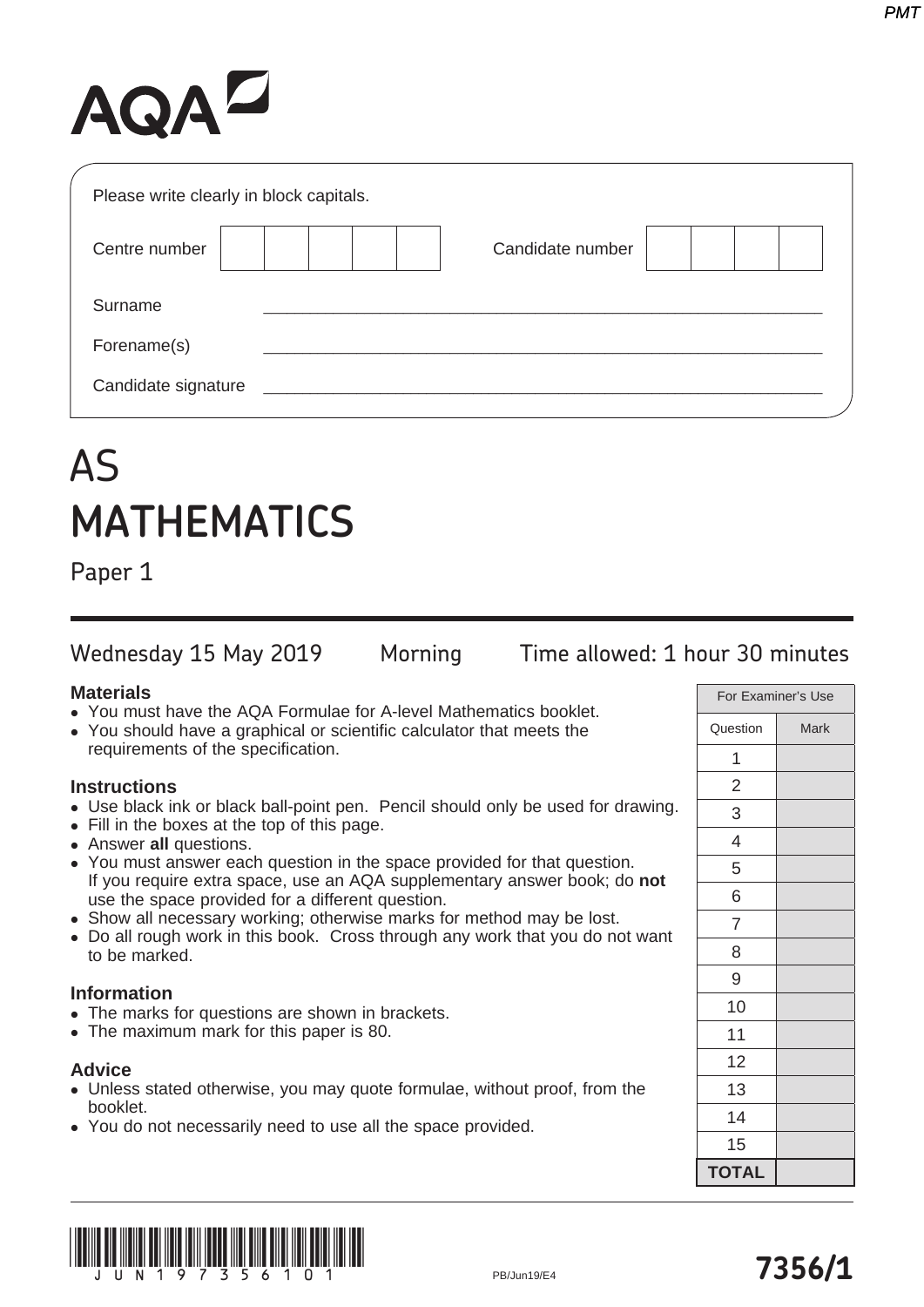|                  |                                                                                                         | <b>Section A</b>                             |                |        | Do not write |
|------------------|---------------------------------------------------------------------------------------------------------|----------------------------------------------|----------------|--------|--------------|
|                  |                                                                                                         | Answer all questions in the spaces provided. |                |        |              |
| 1                | State the number of solutions to the equation $\tan 4\theta = 1$ for $0^{\circ} < \theta < 180^{\circ}$ |                                              |                |        |              |
|                  | Circle your answer.                                                                                     |                                              |                |        | $[1$ mark]   |
|                  | 1                                                                                                       | $\overline{2}$                               | $\overline{4}$ | $\, 8$ |              |
|                  |                                                                                                         |                                              |                |        |              |
|                  |                                                                                                         |                                              |                |        |              |
|                  |                                                                                                         |                                              |                |        |              |
|                  |                                                                                                         |                                              |                |        |              |
|                  |                                                                                                         |                                              |                |        |              |
| $\boldsymbol{2}$ | Dan believes that                                                                                       |                                              |                |        |              |
|                  | for every positive integer <i>n</i> , at least one of $2^n - 1$ and $2^n + 1$ is prime.                 |                                              |                |        |              |
|                  | Which value of $n$ shown below is a counter example to Dan's belief?                                    |                                              |                |        |              |
|                  | Circle your answer.                                                                                     |                                              |                |        | $[1$ mark]   |
|                  | $n=3$                                                                                                   | $n=4$                                        | $n=5$          | $n=6$  |              |
|                  |                                                                                                         |                                              |                |        |              |
|                  |                                                                                                         |                                              |                |        |              |
|                  |                                                                                                         |                                              |                |        |              |
|                  |                                                                                                         |                                              |                |        |              |
|                  |                                                                                                         |                                              |                |        |              |
|                  |                                                                                                         |                                              |                |        |              |
|                  |                                                                                                         |                                              |                |        |              |

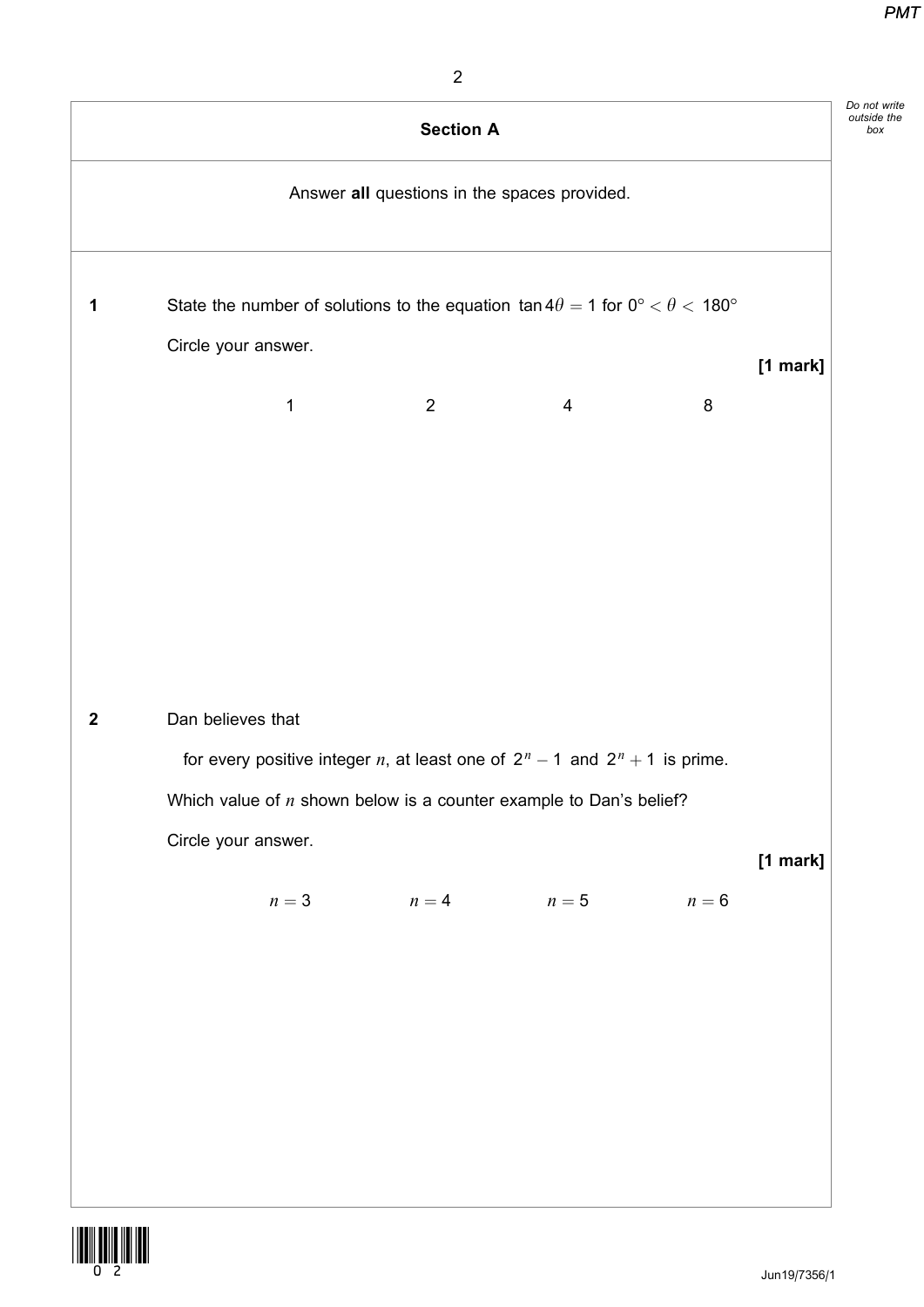| $\mathbf 3$ | It is given that $(x + 1)$ and $(x - 3)$ are two factors of $f(x)$ , where |           | Do not write<br>outside the<br>box |
|-------------|----------------------------------------------------------------------------|-----------|------------------------------------|
|             | $f(x) = px^{3} - 3x^{2} - 8x + q$                                          |           |                                    |
| 3(a)        | Find the values of $p$ and $q$ .                                           |           |                                    |
|             |                                                                            | [3 marks] |                                    |
|             |                                                                            |           |                                    |
|             |                                                                            |           |                                    |
|             |                                                                            |           |                                    |
|             |                                                                            |           |                                    |
|             |                                                                            |           |                                    |
|             |                                                                            |           |                                    |
|             |                                                                            |           |                                    |
|             |                                                                            |           |                                    |
| 3(b)        | Fully factorise $f(x)$ .                                                   |           |                                    |
|             |                                                                            | [2 marks] |                                    |
|             |                                                                            |           |                                    |
|             |                                                                            |           |                                    |
|             |                                                                            |           |                                    |
|             |                                                                            |           |                                    |
|             |                                                                            |           |                                    |
|             |                                                                            |           |                                    |
|             |                                                                            |           |                                    |
|             |                                                                            |           |                                    |
|             |                                                                            |           |                                    |
|             |                                                                            |           |                                    |
|             |                                                                            |           |                                    |
|             |                                                                            |           |                                    |



Turn over ▶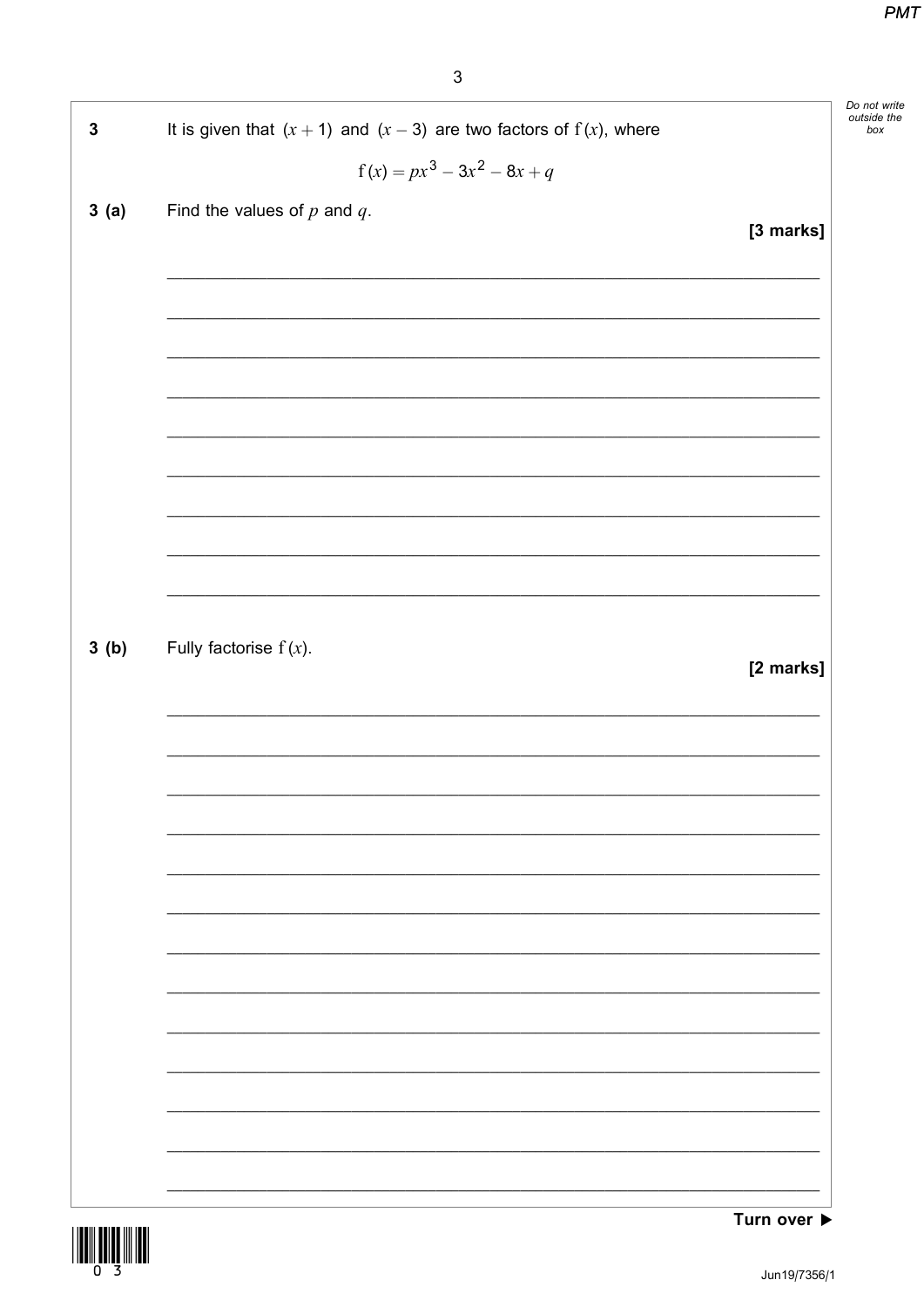| $\overline{\mathbf{4}}$ | Show that $\frac{\sqrt{6}}{\sqrt{3}-\sqrt{2}}$ can be expressed in the form $m\sqrt{n}+n\sqrt{m}$ , where <i>m</i> and <i>n</i> are<br>integers. | Do not write<br>outside the<br>box |
|-------------------------|--------------------------------------------------------------------------------------------------------------------------------------------------|------------------------------------|
|                         | Fully justify your answer.<br>[4 marks]                                                                                                          |                                    |
|                         |                                                                                                                                                  |                                    |
|                         |                                                                                                                                                  |                                    |
|                         |                                                                                                                                                  |                                    |
|                         |                                                                                                                                                  |                                    |
|                         |                                                                                                                                                  |                                    |
|                         |                                                                                                                                                  |                                    |
|                         |                                                                                                                                                  |                                    |
|                         |                                                                                                                                                  |                                    |
|                         |                                                                                                                                                  |                                    |
|                         |                                                                                                                                                  |                                    |
|                         |                                                                                                                                                  |                                    |
|                         |                                                                                                                                                  |                                    |
|                         |                                                                                                                                                  |                                    |
| .                       |                                                                                                                                                  |                                    |

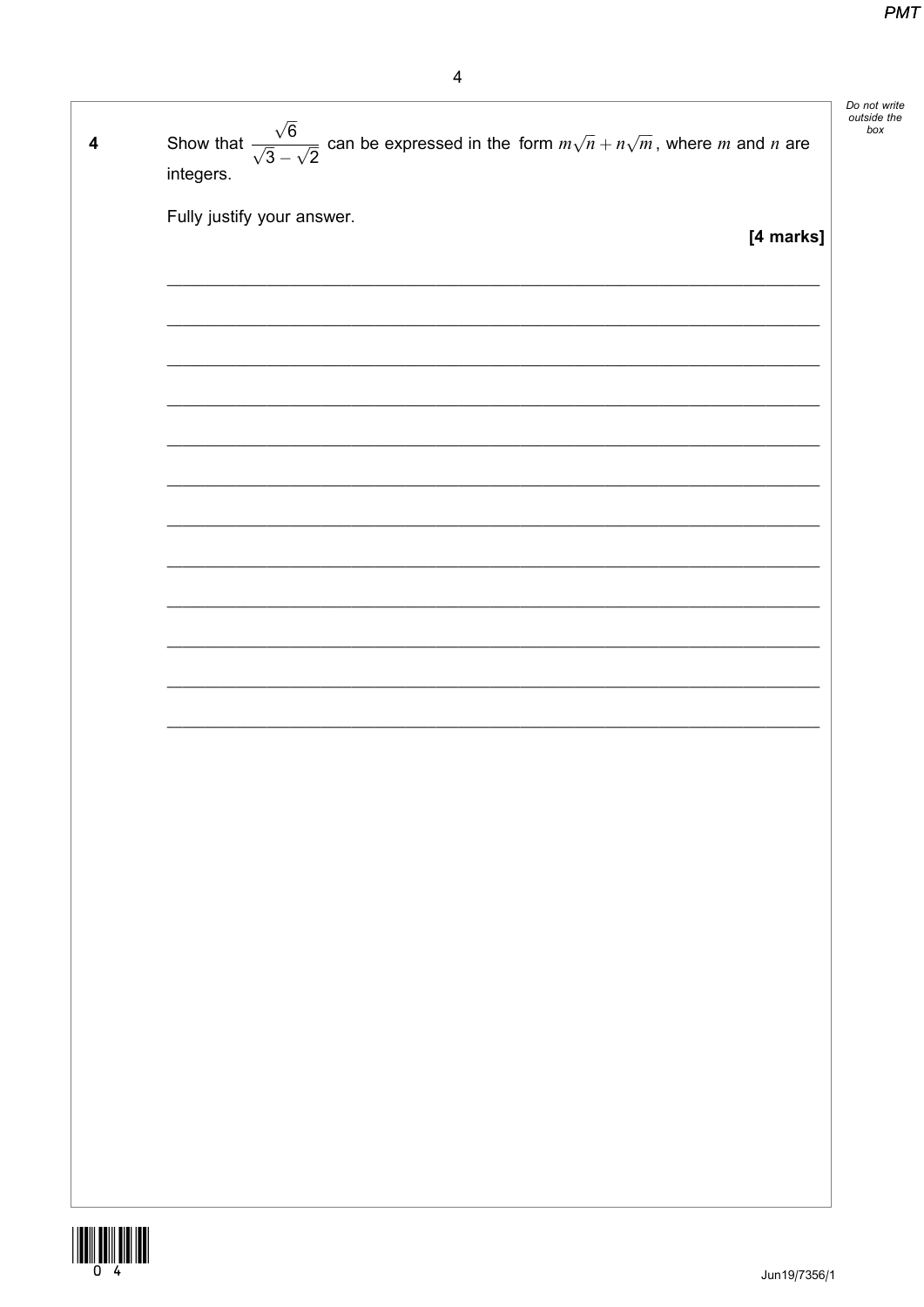Do not write<br>outside the

 $box$ 





Turn over ▶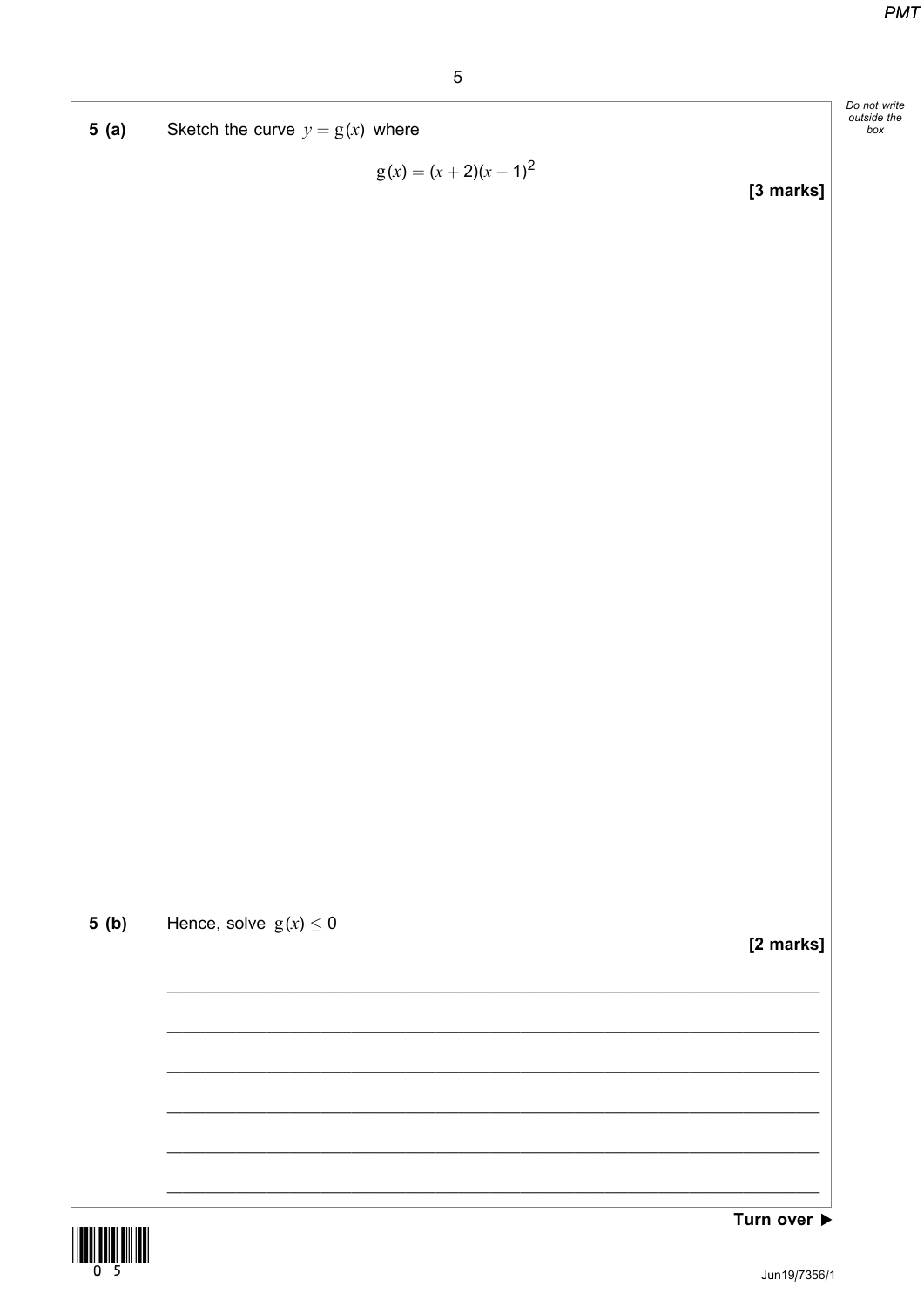|             |                                                                           | Do not write<br>outside the<br>box |
|-------------|---------------------------------------------------------------------------|------------------------------------|
| $6$ (a) (i) | Show that $\cos \theta = \frac{1}{2}$ is one solution of the equation     |                                    |
|             | $6\sin^2\theta + 5\cos\theta = 7$                                         |                                    |
|             | [2 marks]                                                                 |                                    |
|             |                                                                           |                                    |
|             |                                                                           |                                    |
|             |                                                                           |                                    |
|             |                                                                           |                                    |
|             |                                                                           |                                    |
|             |                                                                           |                                    |
|             |                                                                           |                                    |
|             |                                                                           |                                    |
|             |                                                                           |                                    |
|             |                                                                           |                                    |
|             | <b>6 (a) (ii)</b> Find all the values of $\theta$ that solve the equation |                                    |
|             | $6 \sin^2 \theta + 5 \cos \theta = 7$                                     |                                    |
|             | for $0^{\circ} \le \theta \le 360^{\circ}$                                |                                    |
|             | Give your answers to the nearest degree.                                  |                                    |
|             | [2 marks]                                                                 |                                    |
|             |                                                                           |                                    |
|             |                                                                           |                                    |
|             |                                                                           |                                    |
|             |                                                                           |                                    |
|             |                                                                           |                                    |
|             |                                                                           |                                    |
|             |                                                                           |                                    |
|             |                                                                           |                                    |
|             |                                                                           |                                    |

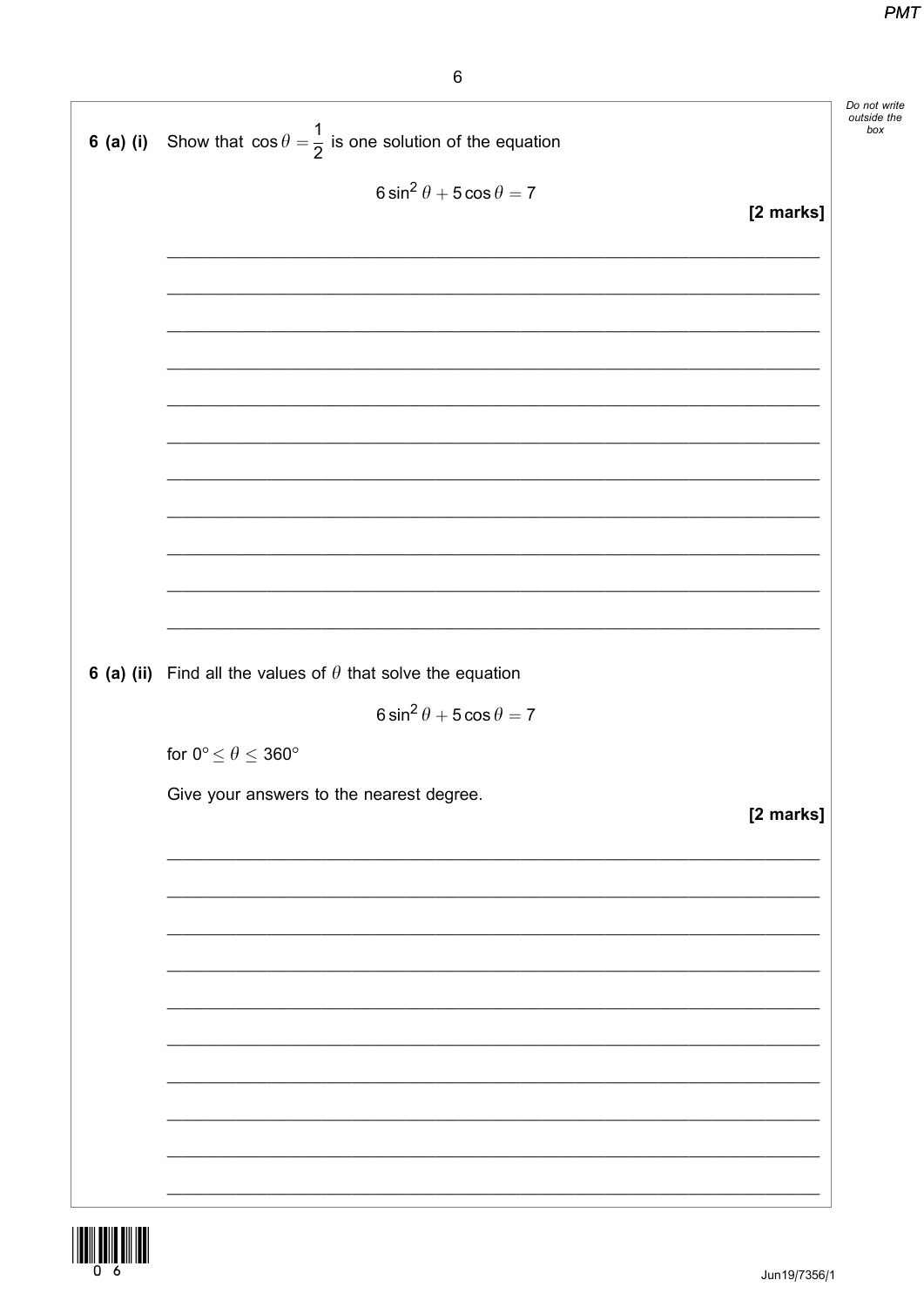| 6(b) | Hence, find all the solutions of the equation | Do not write<br>outside the<br>box |
|------|-----------------------------------------------|------------------------------------|
|      | $6 \sin^2 2\theta + 5 \cos 2\theta = 7$       |                                    |
|      | for $0^{\circ} \le \theta \le 360^{\circ}$    |                                    |
|      | Give your answers to the nearest degree.      |                                    |
|      | [2 marks]                                     |                                    |
|      |                                               |                                    |
|      |                                               |                                    |
|      |                                               |                                    |
|      |                                               |                                    |
|      |                                               |                                    |
|      |                                               |                                    |
|      |                                               |                                    |
|      |                                               |                                    |
|      |                                               |                                    |
|      |                                               |                                    |
|      |                                               |                                    |
|      |                                               |                                    |
|      |                                               |                                    |
|      |                                               |                                    |
|      | Turn over for the next question               |                                    |
|      |                                               |                                    |
|      |                                               |                                    |
|      |                                               |                                    |
|      |                                               |                                    |
|      |                                               |                                    |
|      |                                               |                                    |
|      |                                               |                                    |

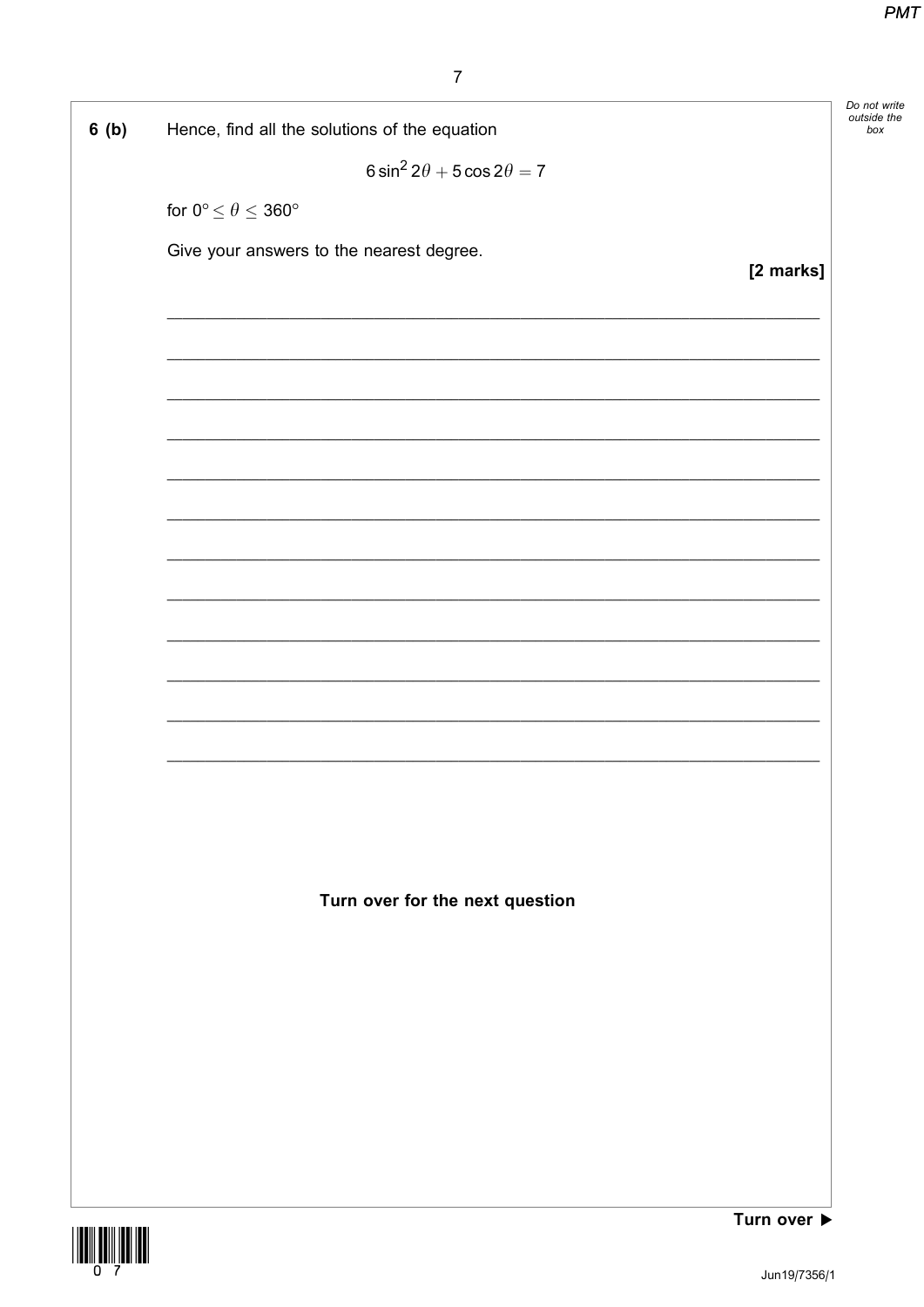| Given that $y \in \mathbb{R}$ , prove that | Do not write<br>outside the<br>box |
|--------------------------------------------|------------------------------------|
| $(2+3y)^4 + (2-3y)^4 \ge 32$               |                                    |
| Fully justify your answer.<br>[6 marks]    |                                    |
|                                            |                                    |
|                                            |                                    |
|                                            |                                    |
|                                            |                                    |
|                                            |                                    |
|                                            |                                    |
|                                            |                                    |
|                                            |                                    |
|                                            |                                    |
|                                            |                                    |
|                                            |                                    |
|                                            |                                    |
|                                            |                                    |
|                                            |                                    |
|                                            |                                    |
|                                            |                                    |
|                                            |                                    |
|                                            |                                    |
|                                            |                                    |
|                                            |                                    |
|                                            |                                    |
|                                            |                                    |

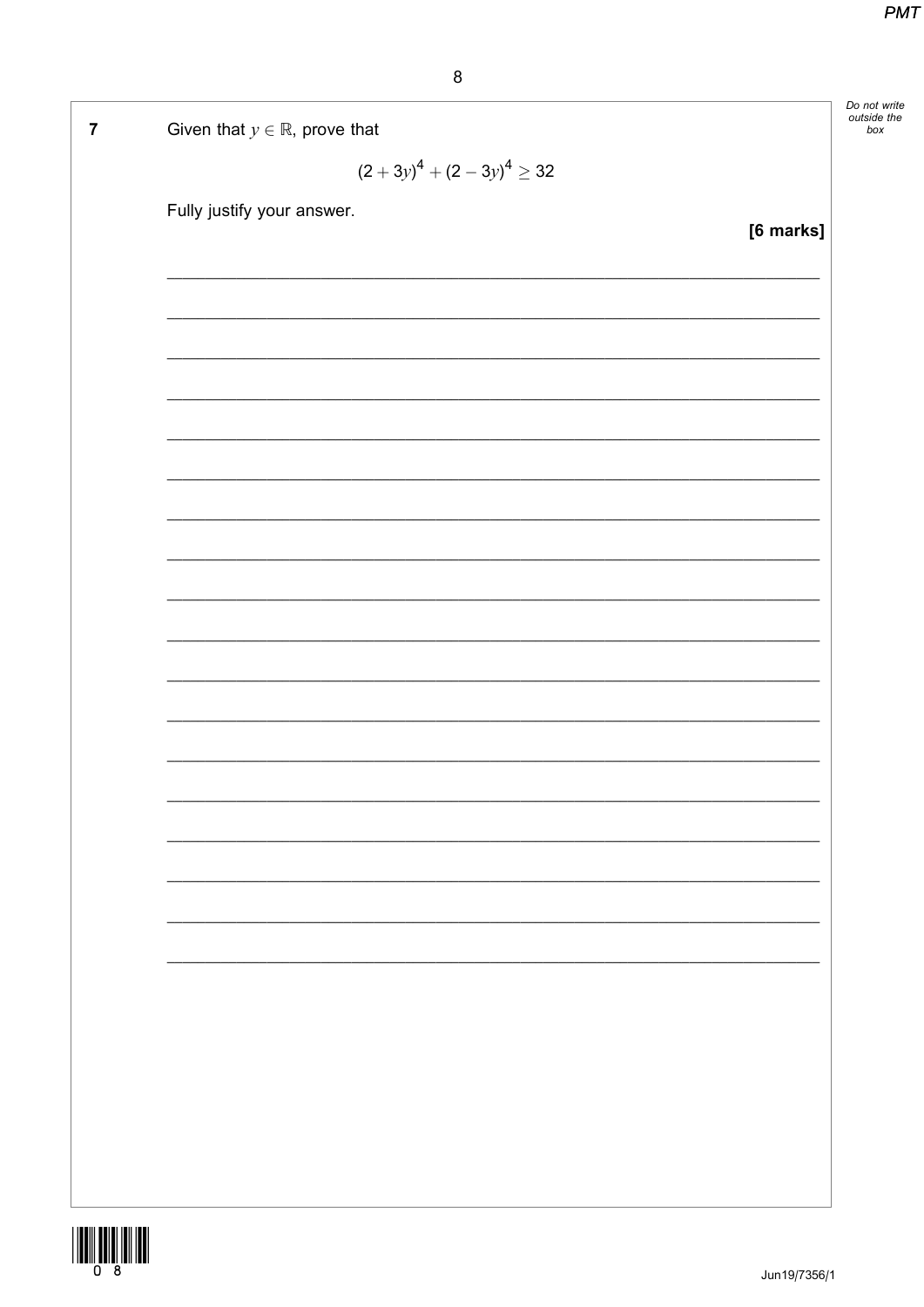Do not write<br>outside the

 $box$ 



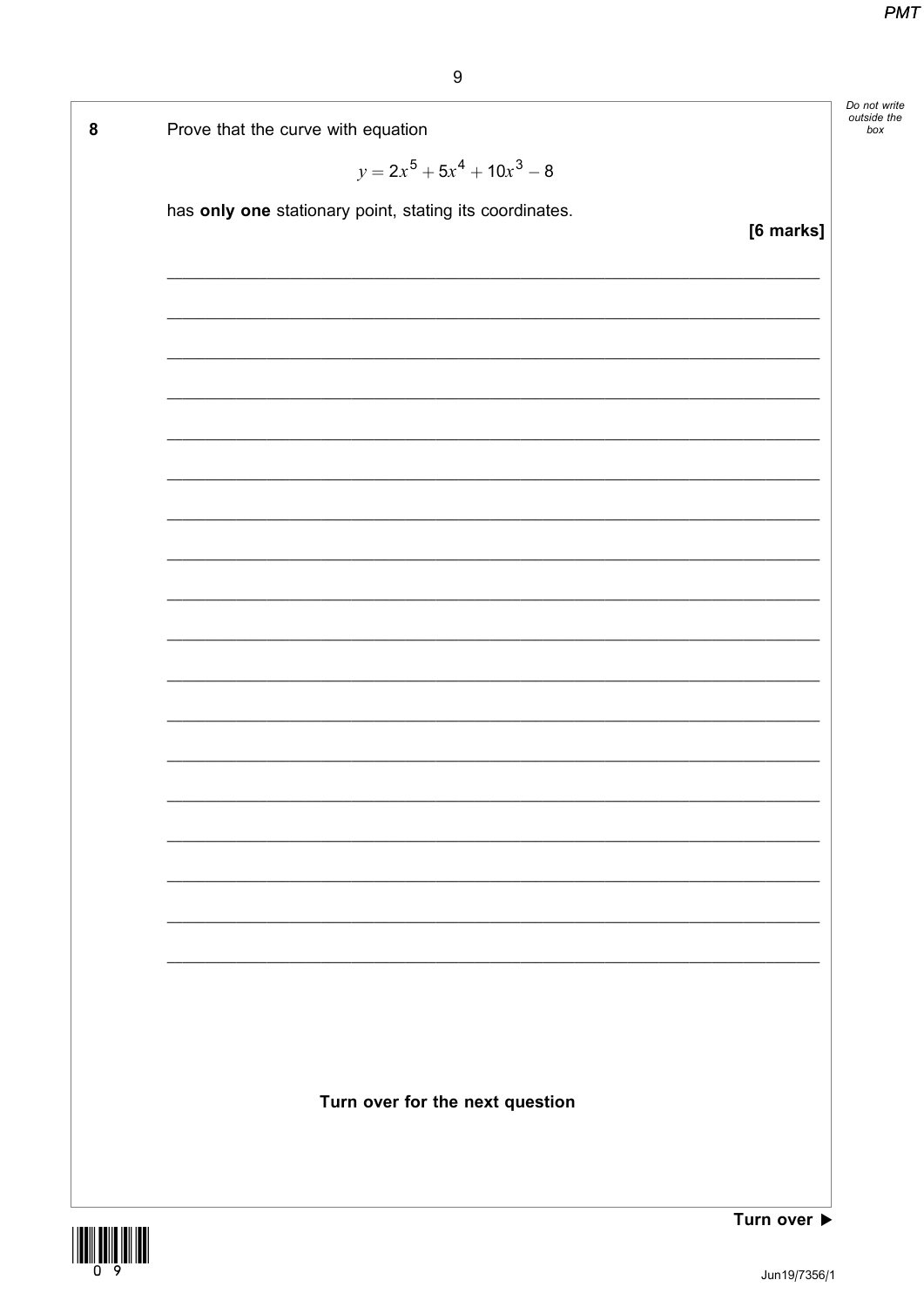| $\boldsymbol{9}$ | A curve cuts the $x$ -axis at $(2, 0)$ and has gradient function |           |
|------------------|------------------------------------------------------------------|-----------|
|                  |                                                                  |           |
|                  | $\frac{\mathrm{d}y}{\mathrm{d}x} = \frac{24}{x^3}$               |           |
| 9(a)             | Find the equation of the curve.                                  |           |
|                  |                                                                  | [4 marks] |
|                  |                                                                  |           |
|                  |                                                                  |           |
|                  |                                                                  |           |
|                  |                                                                  |           |
|                  |                                                                  |           |
|                  |                                                                  |           |
|                  |                                                                  |           |
|                  |                                                                  |           |
|                  |                                                                  |           |
|                  |                                                                  |           |
|                  |                                                                  |           |
|                  |                                                                  |           |
|                  |                                                                  |           |
|                  |                                                                  |           |
|                  |                                                                  |           |
|                  |                                                                  |           |
|                  |                                                                  |           |
|                  |                                                                  |           |
|                  |                                                                  |           |
|                  |                                                                  |           |
|                  |                                                                  |           |
|                  |                                                                  |           |
|                  |                                                                  |           |
|                  |                                                                  |           |
|                  |                                                                  |           |
|                  |                                                                  |           |
|                  |                                                                  |           |
|                  |                                                                  |           |
|                  |                                                                  |           |
|                  |                                                                  |           |
|                  |                                                                  |           |
|                  |                                                                  |           |

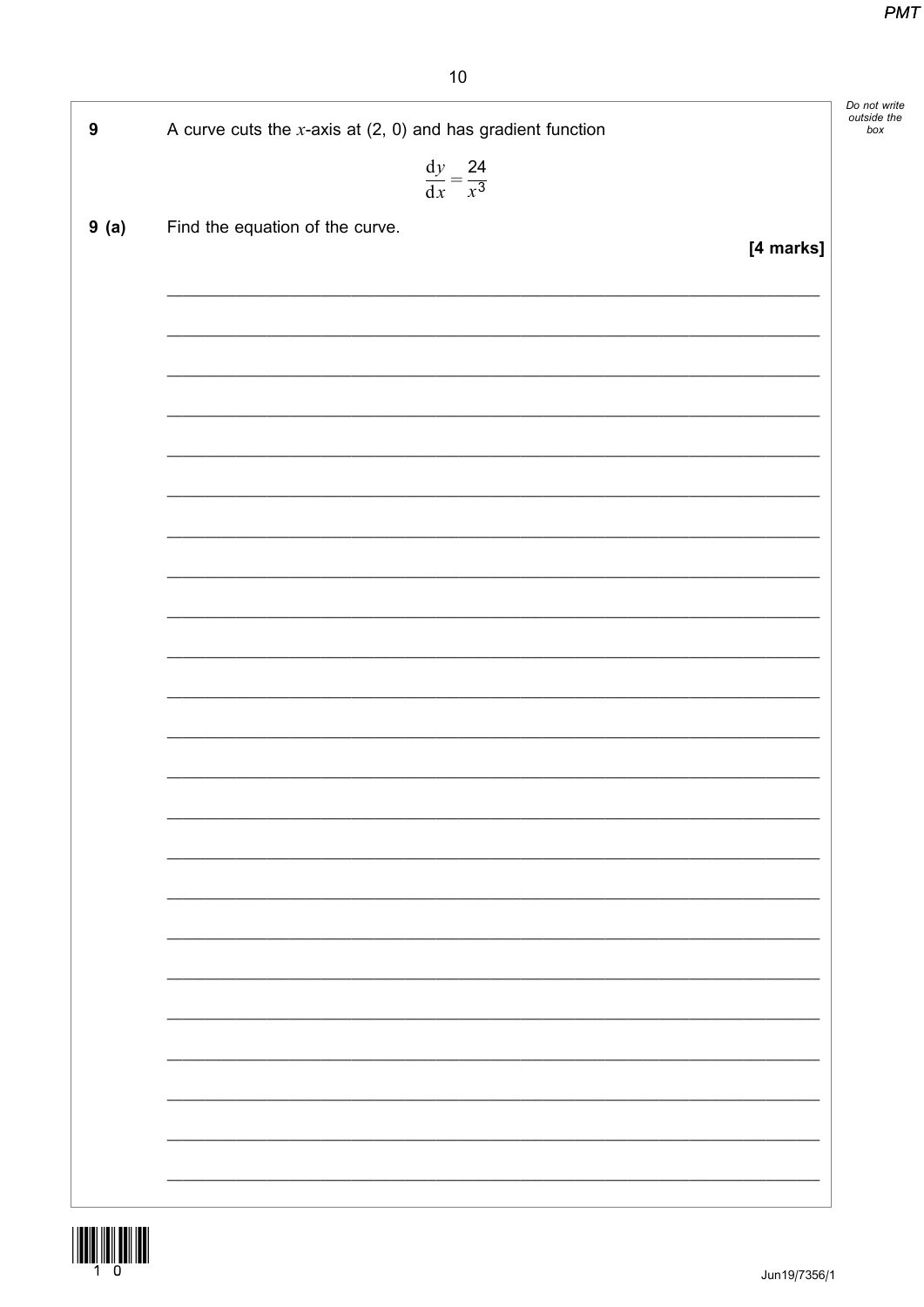| Show that the perpendicular bisector of the line joining $A(-2, 8)$ to $B(-6, -4)$ is the<br>9(b) |           |
|---------------------------------------------------------------------------------------------------|-----------|
| normal to the curve at (2, 0)                                                                     | [6 marks] |
|                                                                                                   |           |
|                                                                                                   |           |
|                                                                                                   |           |
|                                                                                                   |           |
|                                                                                                   |           |
|                                                                                                   |           |
|                                                                                                   |           |
|                                                                                                   |           |
|                                                                                                   |           |
|                                                                                                   |           |
|                                                                                                   |           |
|                                                                                                   |           |
|                                                                                                   |           |
|                                                                                                   |           |
|                                                                                                   |           |
|                                                                                                   |           |
|                                                                                                   |           |
|                                                                                                   |           |
|                                                                                                   |           |
|                                                                                                   |           |
|                                                                                                   |           |
|                                                                                                   |           |
|                                                                                                   |           |
|                                                                                                   |           |
|                                                                                                   |           |
|                                                                                                   |           |
|                                                                                                   |           |
|                                                                                                   |           |
|                                                                                                   |           |
|                                                                                                   |           |
|                                                                                                   |           |
|                                                                                                   |           |

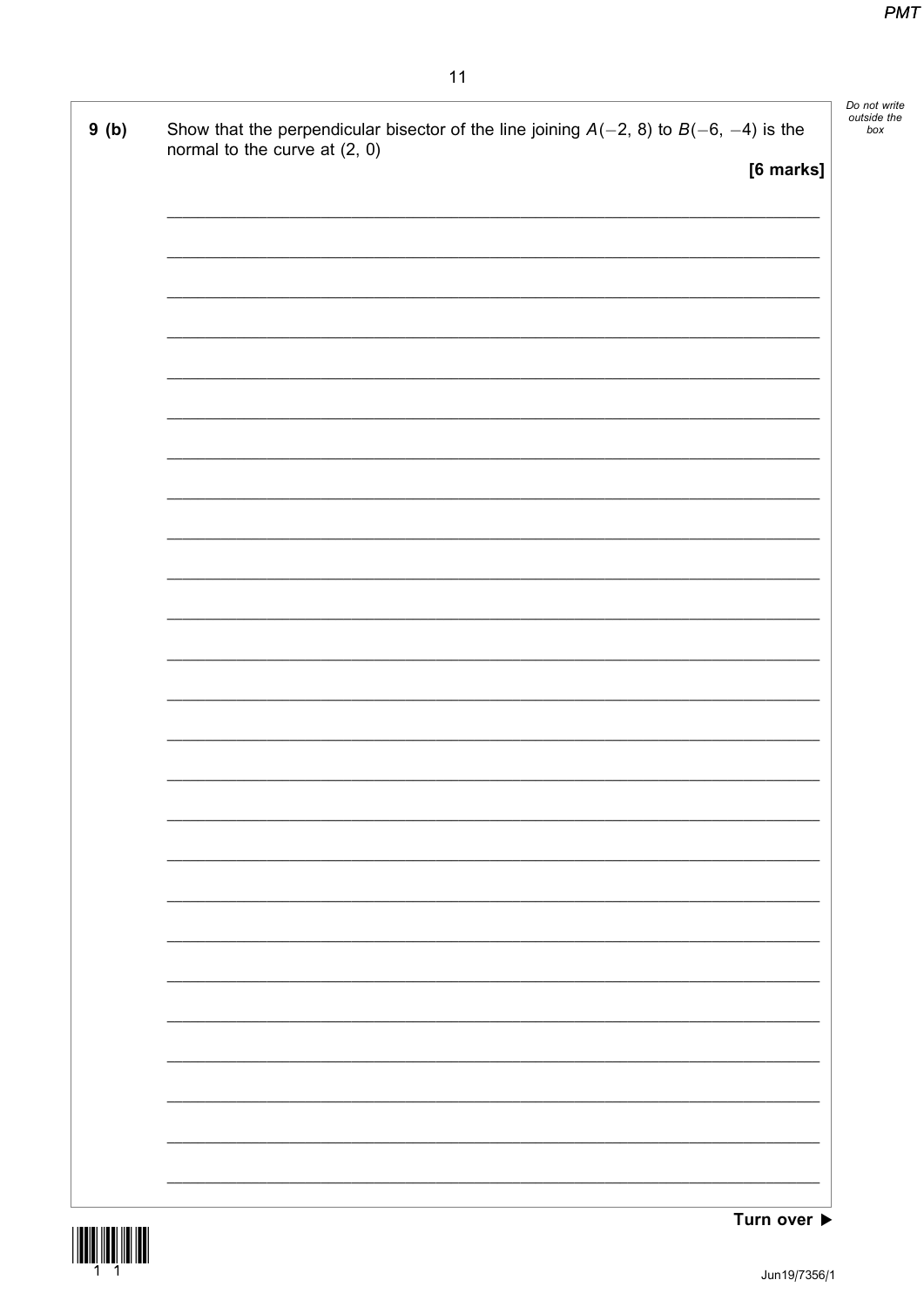| 10           | On 18 March 2019 there were 12 hours of daylight in Inverness.                              |
|--------------|---------------------------------------------------------------------------------------------|
|              | On 16 June 2019, 90 days later, there will be 18 hours of daylight in Inverness.            |
|              | Jude decides to model the number of hours of daylight in Inverness, $N$ , by the<br>formula |
|              | $N = A + B \sin t^{\circ}$                                                                  |
|              | where $t$ is the number of days after 18 March 2019.                                        |
| 10 $(a)$ (i) | State the value that Jude should use for A.<br>[1 mark]                                     |
|              |                                                                                             |
|              | <b>10 (a) (ii)</b> State the value that Jude should use for $B$ .<br>[1 mark]               |
|              |                                                                                             |
|              |                                                                                             |
|              | 10 (a) (iii) Using Jude's model, calculate the number of hours of daylight in Inverness on  |
|              | 15 May 2019, 58 days after 18 March 2019.<br>$[1$ mark]                                     |
|              |                                                                                             |
|              |                                                                                             |
|              |                                                                                             |
|              |                                                                                             |
|              |                                                                                             |
|              |                                                                                             |
|              |                                                                                             |
|              |                                                                                             |

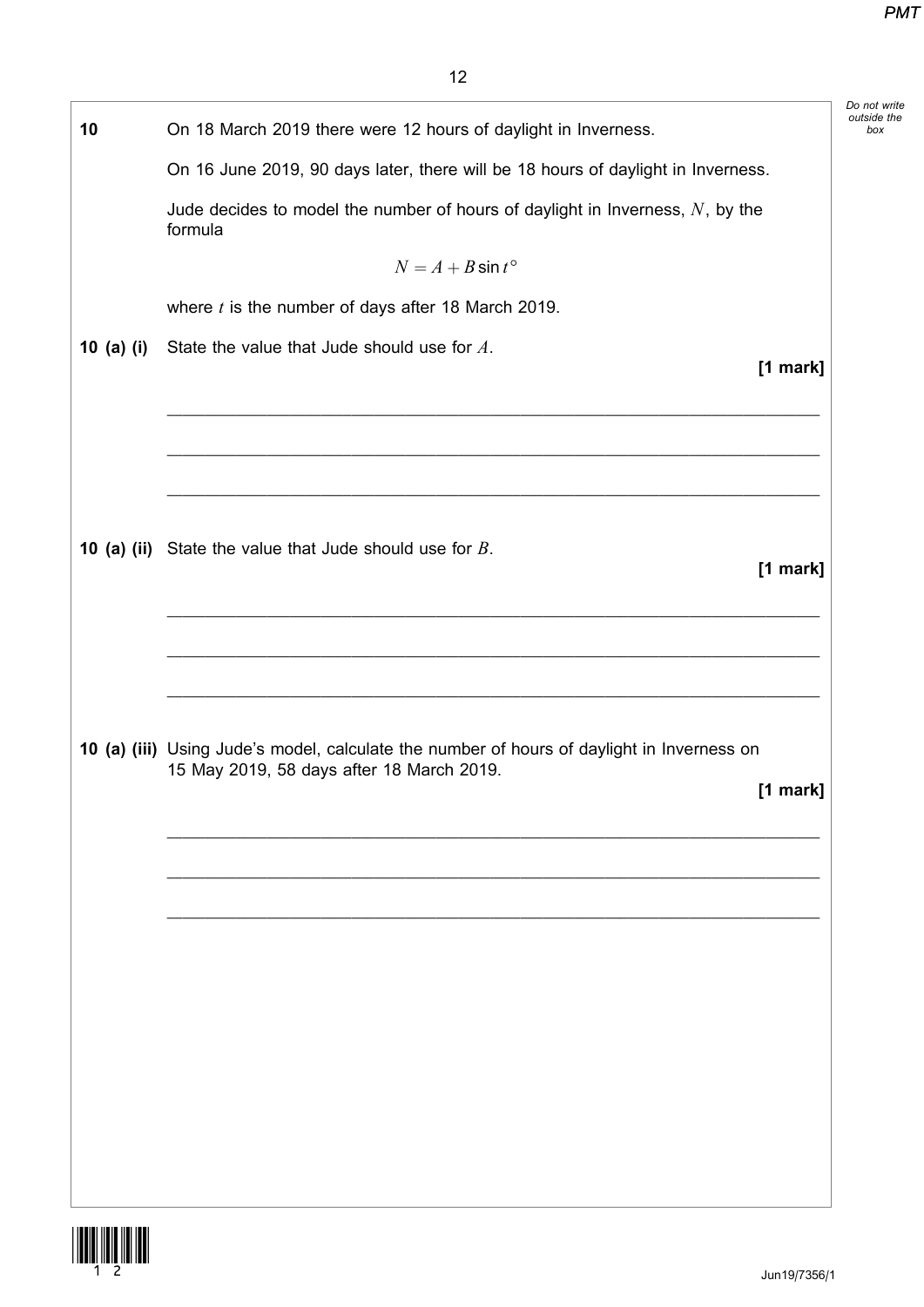|       | 10 (a) (iv) Using Jude's model, find how many days during 2019 will have at least 17.4 hours of<br>daylight in Inverness.<br>[4 marks] |
|-------|----------------------------------------------------------------------------------------------------------------------------------------|
|       |                                                                                                                                        |
|       |                                                                                                                                        |
|       |                                                                                                                                        |
|       |                                                                                                                                        |
|       |                                                                                                                                        |
|       |                                                                                                                                        |
|       |                                                                                                                                        |
|       |                                                                                                                                        |
|       | 10 (a) (v) Explain why Jude's model will become inaccurate for 2020 and future years.<br>$[1$ mark]                                    |
|       |                                                                                                                                        |
|       | Anisa decides to model the number of hours of daylight in Inverness with the formula                                                   |
| 10(b) | $N = A + B \sin \left( \frac{360}{365} t \right)$ °<br>Explain why Anisa's model is better than Jude's model.                          |

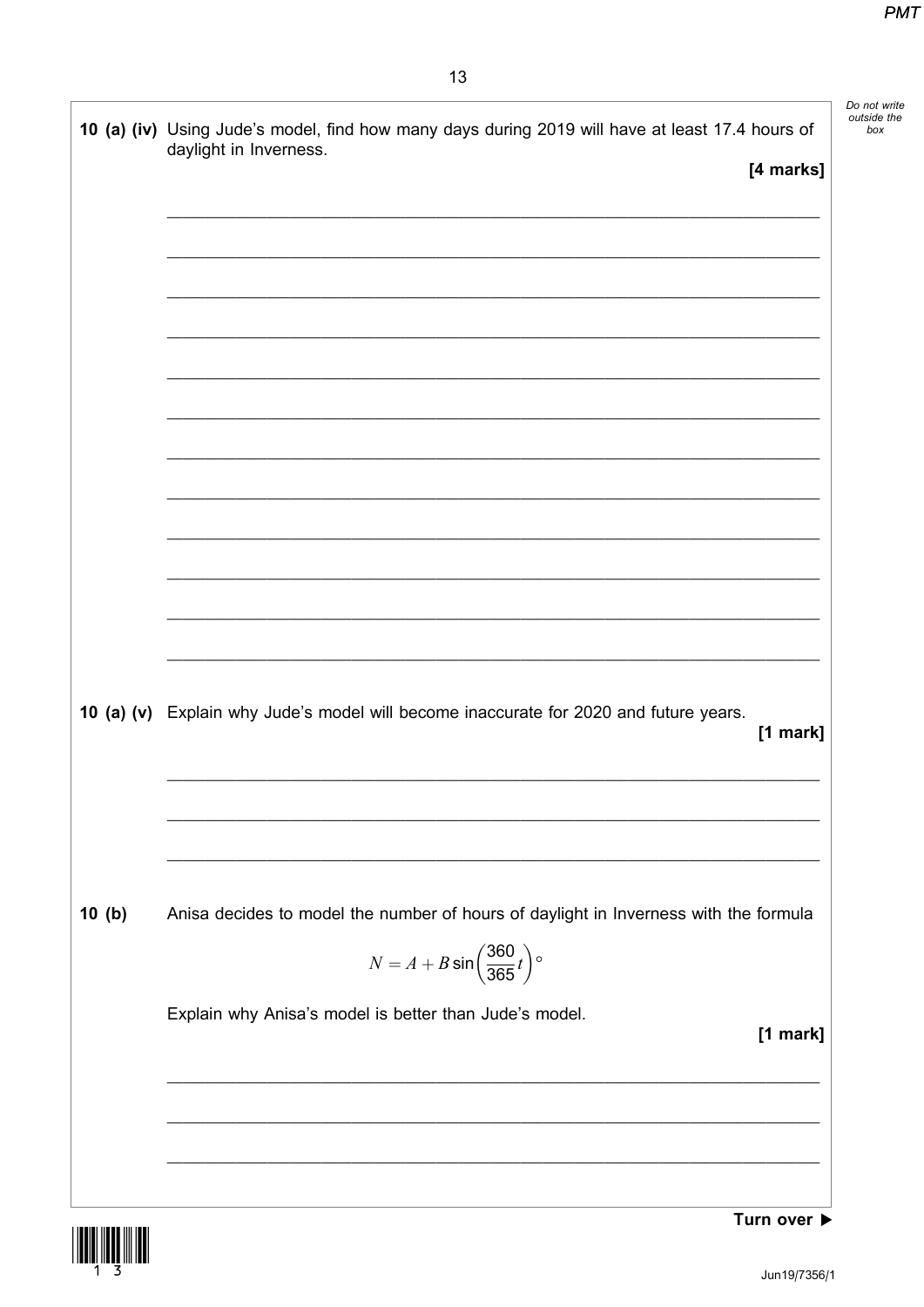|    | <b>Section B</b>                                                                                                              |
|----|-------------------------------------------------------------------------------------------------------------------------------|
|    | Answer all questions in the spaces provided.                                                                                  |
| 11 | A ball moves in a straight line and passes through two fixed points, A and B, which<br>are 0.5 m apart.                       |
|    | The ball is moving with a constant acceleration of $0.39 \text{ m s}^{-2}$ in the direction AB.                               |
|    | The speed of the ball at A is $1.9 \text{ m s}^{-1}$                                                                          |
|    | Find the speed of the ball at B.                                                                                              |
|    | Circle your answer.<br>$[1$ mark]                                                                                             |
|    | $2ms^{-1}$<br>$3.2 \,\mathrm{m}\,\mathrm{s}^{-1}$<br>$4 \,\mathrm{m}\,\mathrm{s}^{-1}$<br>$3.8 \,\mathrm{m}\,\mathrm{s}^{-1}$ |
| 12 | A particle $P$ , of mass $m$ kilograms, is attached to one end of a light inextensible string.                                |
|    | The other end of this string is held at a fixed position, O.                                                                  |
|    | P hangs freely, in equilibrium, vertically below O.                                                                           |
|    | Identify the statement below that correctly describes the tension, $T$ newtons, in the<br>string as <i>m</i> varies.          |
|    | Tick $(\checkmark)$ one box.<br>[1 mark]                                                                                      |
|    | $T$ varies along the string, with its greatest value at $O$                                                                   |
|    | $T$ varies along the string, with its greatest value at $P$                                                                   |
|    | $T = 0$ because the system is in equilibrium                                                                                  |
|    | $T$ is directly proportional to $m$                                                                                           |

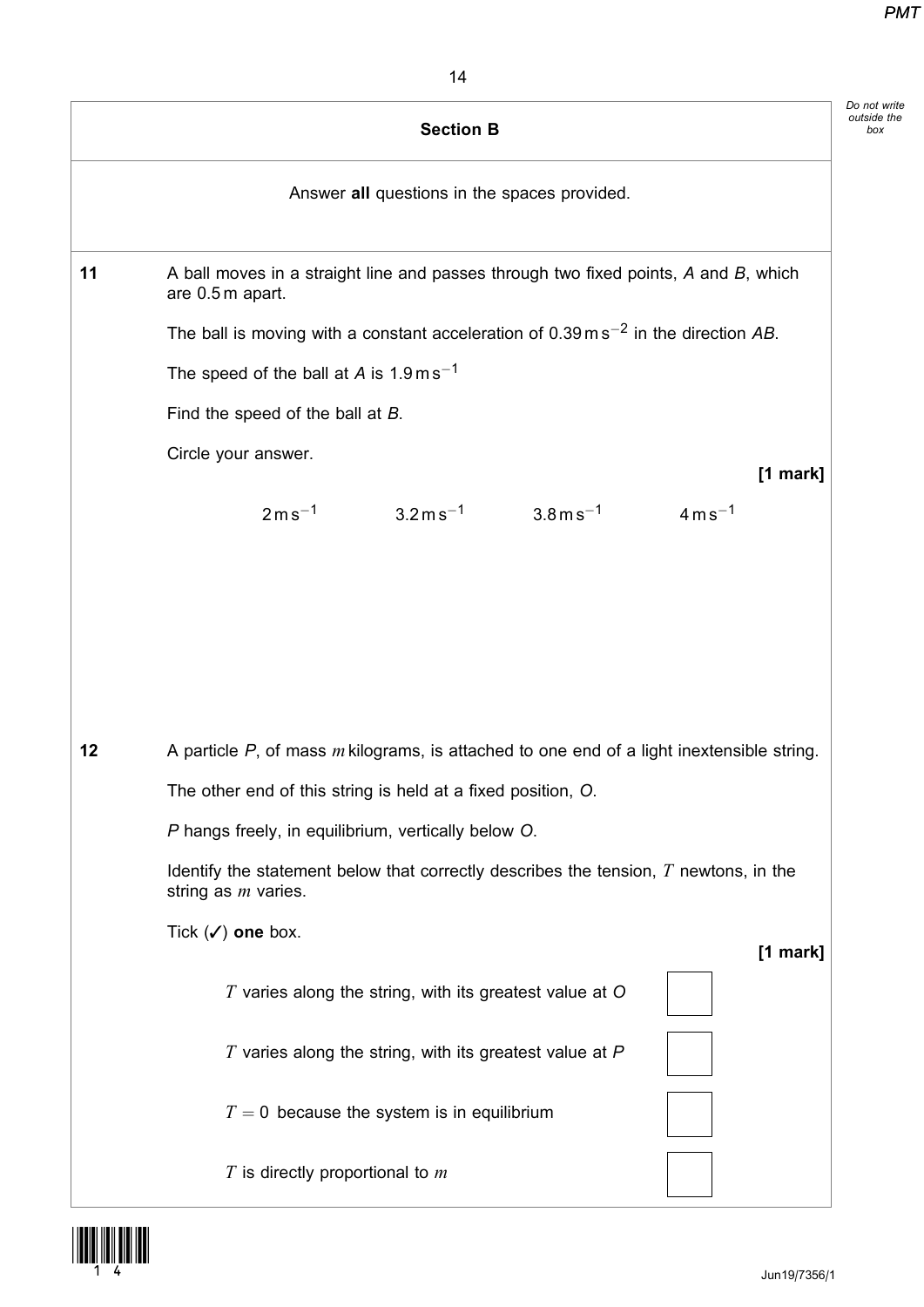

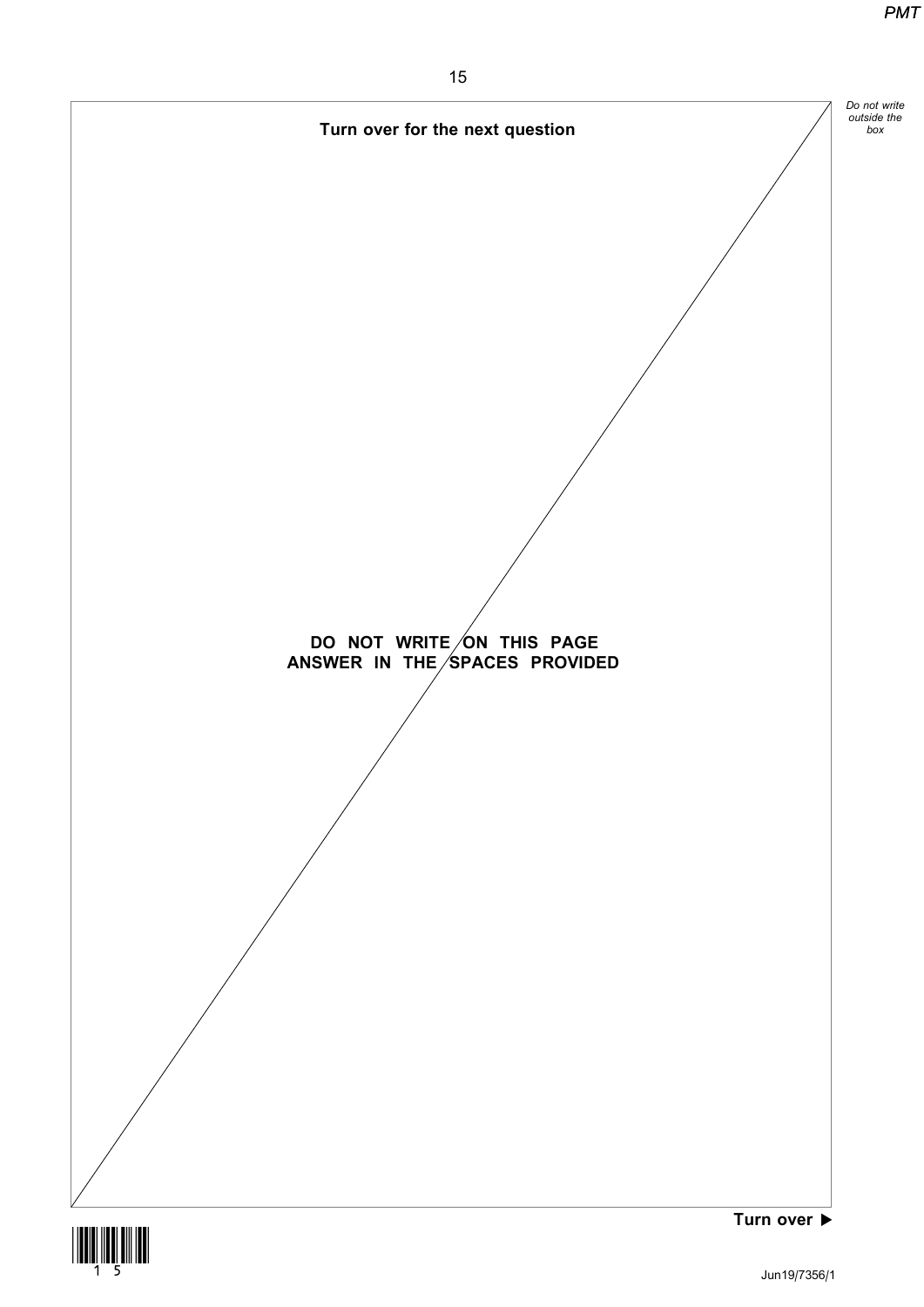| 13    | A car, starting from rest, is driven along a horizontal track.                                |           |
|-------|-----------------------------------------------------------------------------------------------|-----------|
|       | The velocity of the car, $v \text{m s}^{-1}$ , at time t seconds, is modelled by the equation |           |
|       | $v = 0.48t^2 - 0.024t^3$ for $0 \le t \le 15$                                                 |           |
| 13(a) | Find the distance the car travels during the first 10 seconds of its journey.                 |           |
|       |                                                                                               | [3 marks] |
|       |                                                                                               |           |
|       |                                                                                               |           |
|       |                                                                                               |           |
|       |                                                                                               |           |
|       |                                                                                               |           |
|       |                                                                                               |           |
|       |                                                                                               |           |
|       |                                                                                               |           |
|       |                                                                                               |           |
|       |                                                                                               |           |
| 13(b) | Find the maximum speed of the car.                                                            |           |
|       | Give your answer to three significant figures.                                                |           |
|       |                                                                                               | [4 marks] |
|       |                                                                                               |           |
|       |                                                                                               |           |
|       |                                                                                               |           |
|       |                                                                                               |           |
|       |                                                                                               |           |
|       |                                                                                               |           |
|       |                                                                                               |           |
|       |                                                                                               |           |
|       |                                                                                               |           |
|       |                                                                                               |           |
|       |                                                                                               |           |
|       |                                                                                               |           |

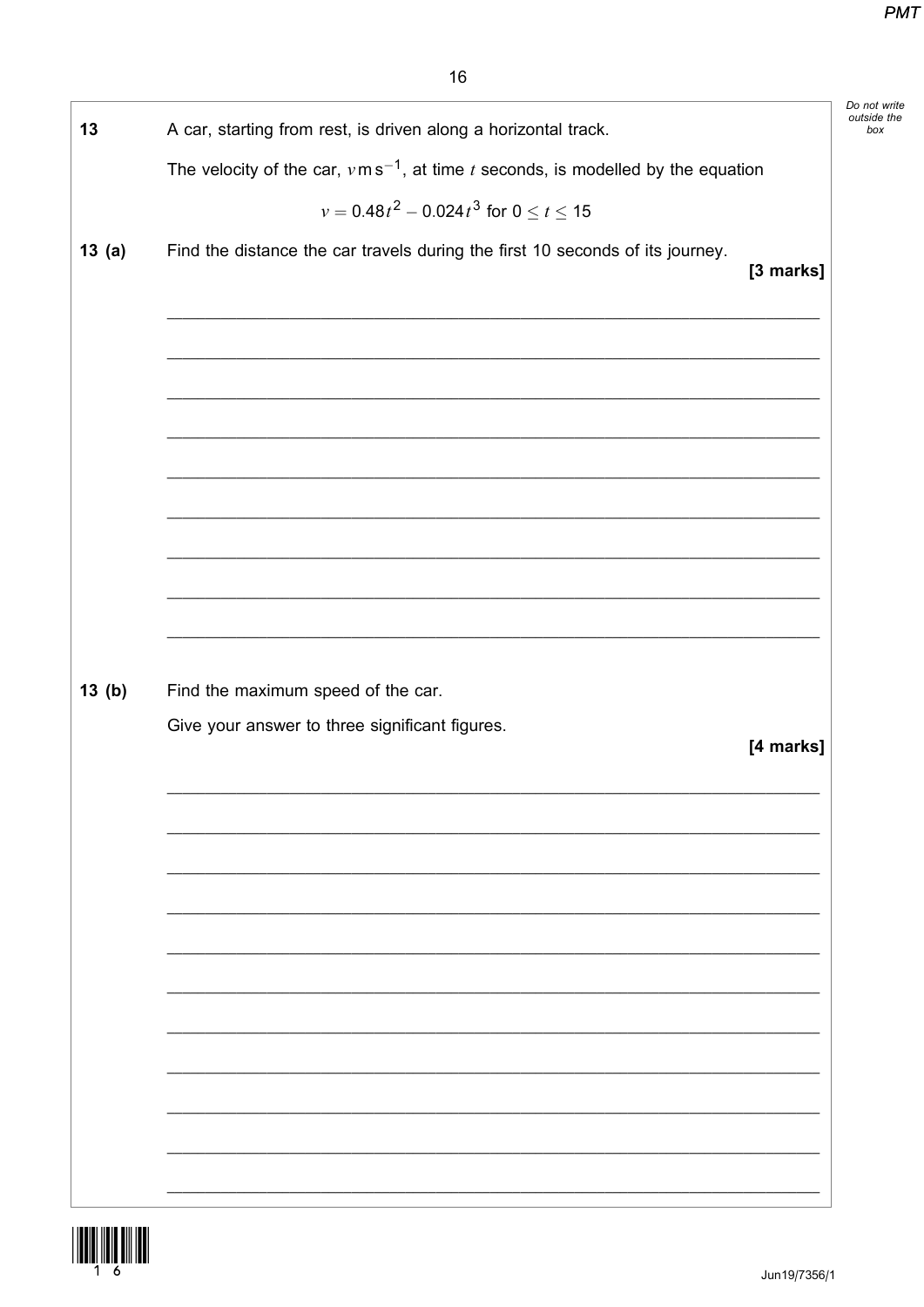|                   |                                                                                               | Do not write<br>outside the<br>box |
|-------------------|-----------------------------------------------------------------------------------------------|------------------------------------|
|                   |                                                                                               |                                    |
|                   |                                                                                               |                                    |
|                   |                                                                                               |                                    |
|                   |                                                                                               |                                    |
|                   |                                                                                               |                                    |
| 13 <sub>(c)</sub> | Deduce the range of values of $t$ for which the car is modelled as decelerating.<br>[2 marks] |                                    |
|                   |                                                                                               |                                    |
|                   |                                                                                               |                                    |
|                   |                                                                                               |                                    |
|                   |                                                                                               |                                    |
|                   |                                                                                               |                                    |
|                   |                                                                                               |                                    |
|                   |                                                                                               |                                    |
|                   | Turn over for the next question                                                               |                                    |
|                   |                                                                                               |                                    |
|                   |                                                                                               |                                    |
|                   |                                                                                               |                                    |
|                   |                                                                                               |                                    |
|                   |                                                                                               |                                    |
|                   |                                                                                               |                                    |

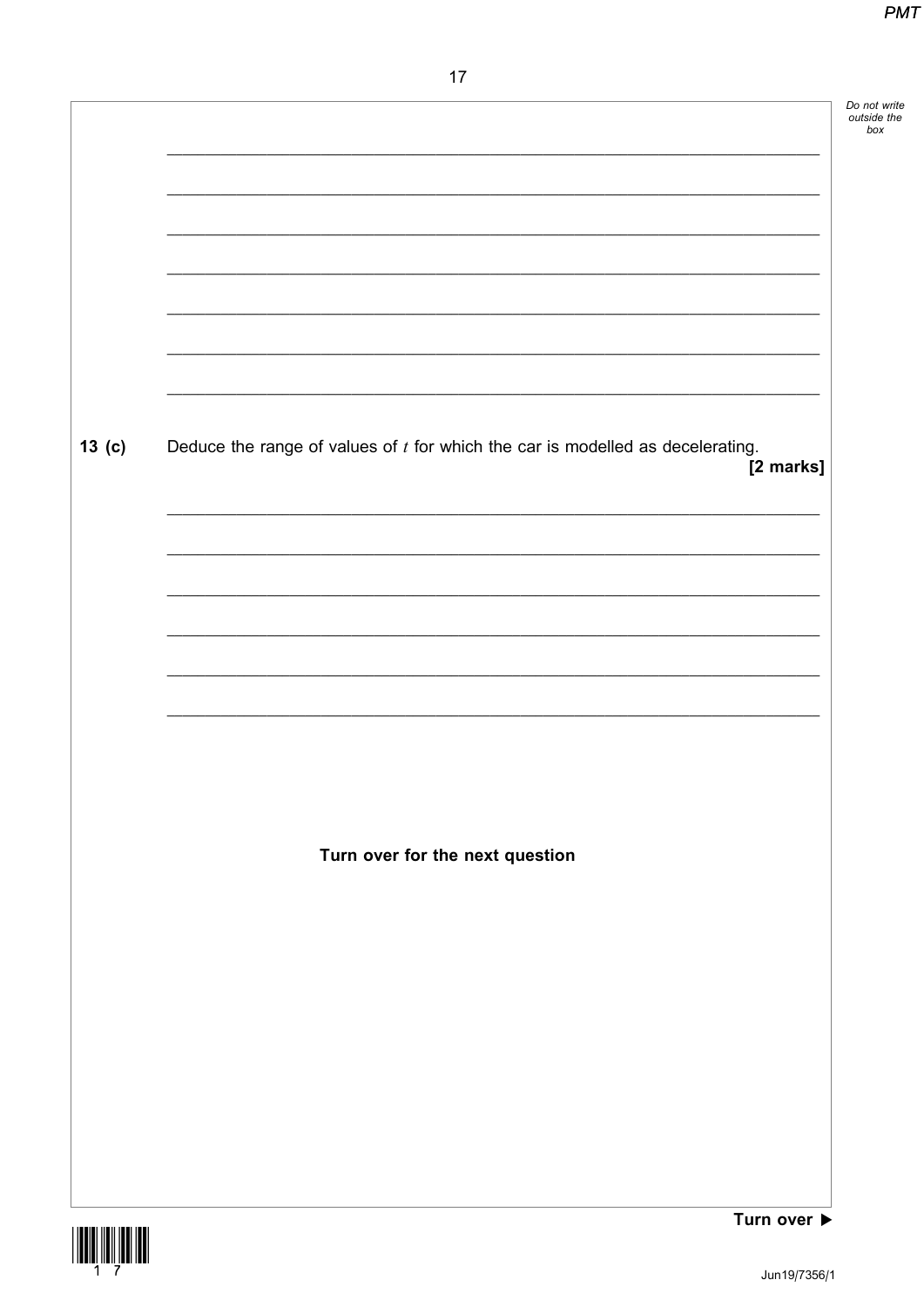| 14    | Two particles, $A$ and $B$ , lie at rest on a smooth horizontal plane.                                    |           | Do not write<br>outside the<br>box |
|-------|-----------------------------------------------------------------------------------------------------------|-----------|------------------------------------|
|       | A has position vector $r_A = (13i - 22j)$ metres<br><i>B</i> has position vector $r_B = (3i + 2j)$ metres |           |                                    |
| 14(a) | Calculate the distance between A and B.                                                                   | [2 marks] |                                    |
|       |                                                                                                           |           |                                    |
|       |                                                                                                           |           |                                    |
|       |                                                                                                           |           |                                    |
|       |                                                                                                           |           |                                    |
| 14(b) | Three forces, $F_1$ , $F_2$ and $F_3$ are applied to particle A, where                                    |           |                                    |
|       | $F_1 = (-2i + 4j)$ newtons                                                                                |           |                                    |
|       | $F_2 = (6i - 10j)$ newtons                                                                                |           |                                    |
|       | Given that A remains at rest, explain why $F_3 = (-4i + 6j)$ newtons                                      | [1 mark]  |                                    |
|       |                                                                                                           |           |                                    |
|       |                                                                                                           |           |                                    |
|       |                                                                                                           |           |                                    |
|       |                                                                                                           |           |                                    |
|       |                                                                                                           |           |                                    |
|       |                                                                                                           |           |                                    |
|       |                                                                                                           |           |                                    |
|       |                                                                                                           |           |                                    |
|       |                                                                                                           |           |                                    |

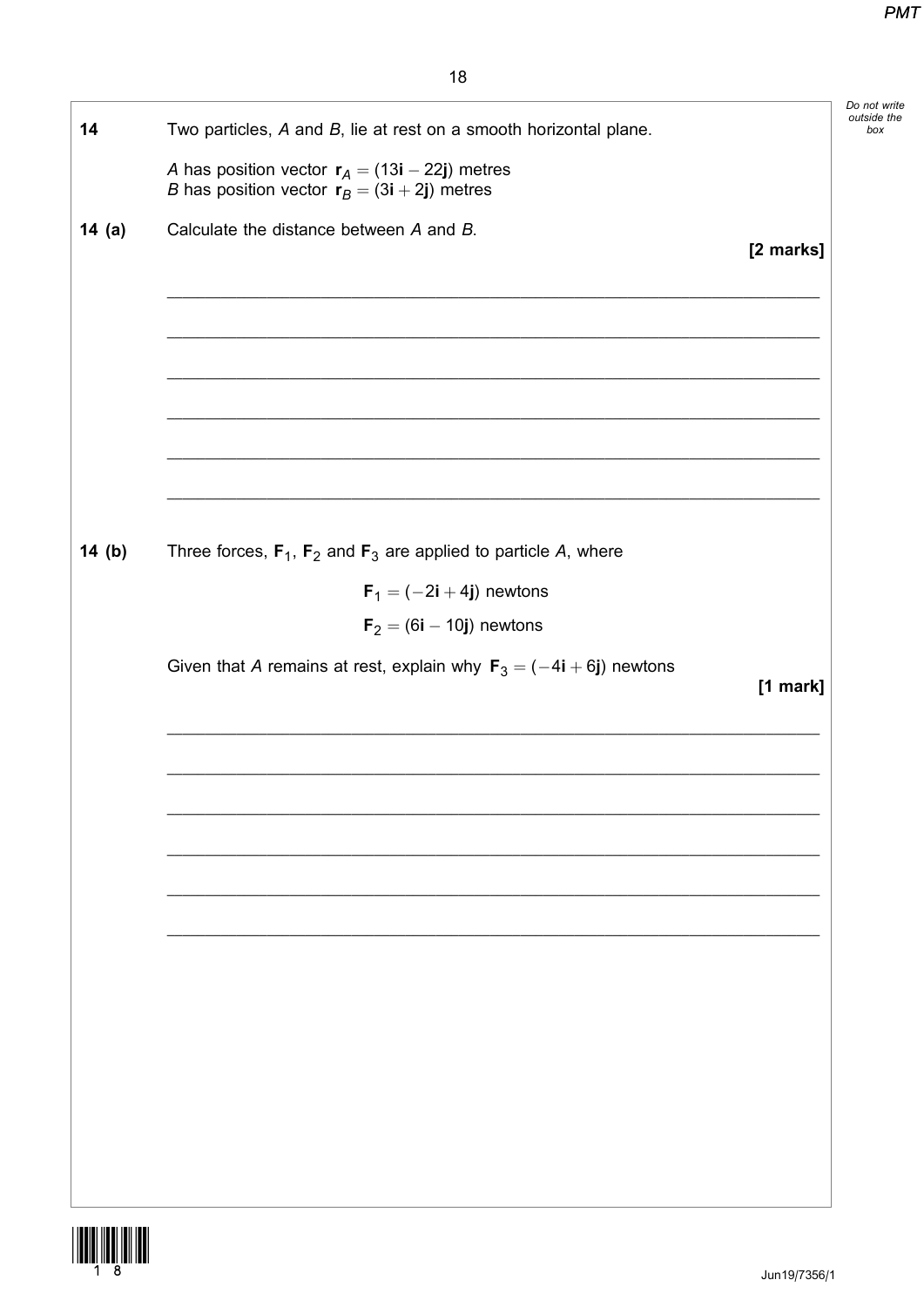| 14 <sub>(c)</sub> | A force of $(5i - 12j)$ newtons, is applied to B, so that B moves, from rest, in a straight |
|-------------------|---------------------------------------------------------------------------------------------|
|                   | line towards A.                                                                             |
|                   | B has a mass of 0.8 kg                                                                      |
| 14 (c) (i)        | Show that the acceleration of B towards A is 16.25 m s <sup>-2</sup><br>[2 marks]           |
|                   |                                                                                             |
|                   |                                                                                             |
|                   |                                                                                             |
|                   |                                                                                             |
|                   |                                                                                             |
|                   |                                                                                             |
|                   |                                                                                             |
|                   |                                                                                             |
|                   |                                                                                             |
|                   | <b>14 (c) (ii)</b> Hence, find the time taken for $B$ to reach $A$ .                        |
|                   |                                                                                             |
|                   | Give your answer to two significant figures.                                                |
|                   | [2 marks]                                                                                   |
|                   |                                                                                             |
|                   |                                                                                             |
|                   |                                                                                             |
|                   |                                                                                             |
|                   |                                                                                             |
|                   |                                                                                             |
|                   |                                                                                             |
|                   |                                                                                             |
|                   |                                                                                             |
|                   |                                                                                             |



Turn over ▶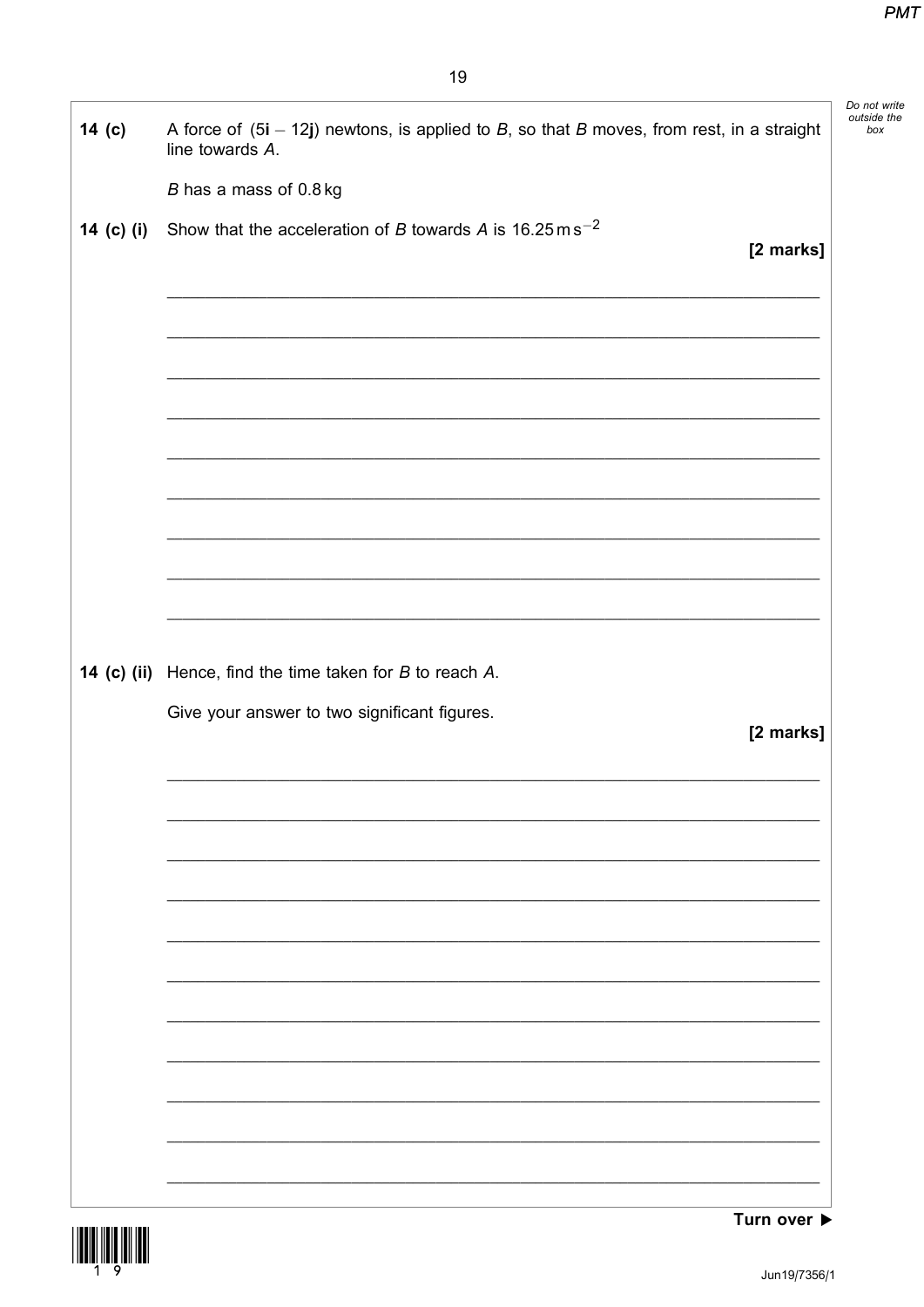| 15    | A tractor and its driver have a combined mass of $m$ kilograms.                                       |
|-------|-------------------------------------------------------------------------------------------------------|
|       | The tractor is towing a trailer of mass $4m$ kilograms in a straight line along a horizontal<br>road. |
|       | The tractor and trailer are connected by a horizontal tow bar, modelled as a light rigid<br>rod.      |
|       | A driving force of 11080N and a total resistance force of 160N act on the tractor.                    |
|       | A total resistance force of 600 N acts on the trailer.                                                |
|       | The tractor and the trailer have an acceleration of $0.8 \text{ m s}^{-2}$                            |
| 15(a) | Find $m$ .<br>[3 marks]                                                                               |
|       |                                                                                                       |
|       |                                                                                                       |
|       |                                                                                                       |
|       |                                                                                                       |
|       |                                                                                                       |
|       |                                                                                                       |
|       |                                                                                                       |
|       |                                                                                                       |
|       |                                                                                                       |
| 15(b) | Find the tension in the tow bar.<br>[2 marks]                                                         |
|       |                                                                                                       |
|       |                                                                                                       |
|       |                                                                                                       |
|       |                                                                                                       |
|       |                                                                                                       |
|       |                                                                                                       |
|       |                                                                                                       |
|       |                                                                                                       |

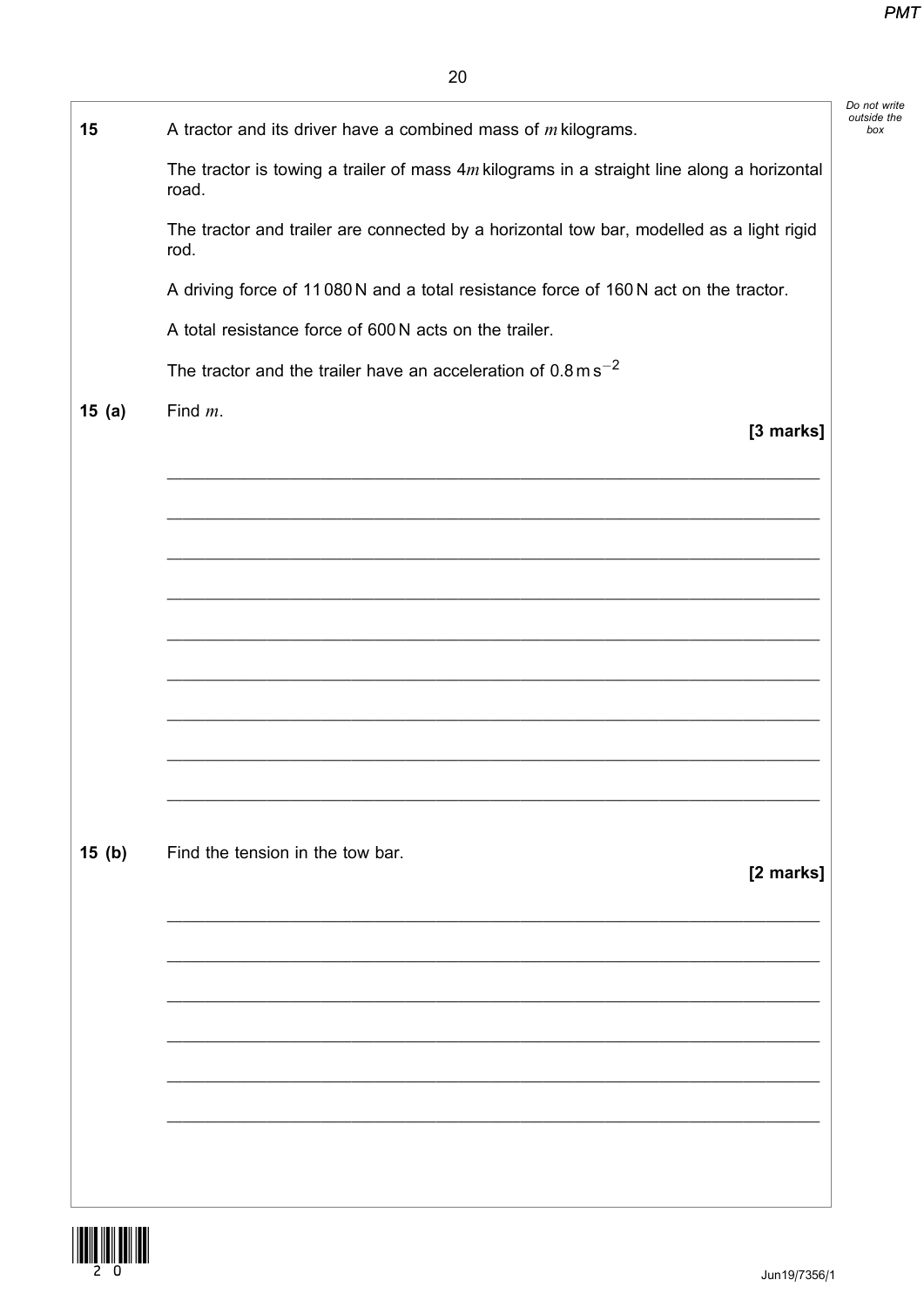| $15$ (c) | At the instant the speed of the tractor reaches $18 \text{ km h}^{-1}$ the tow bar breaks.                                             | Do not write<br>outside the<br>box |
|----------|----------------------------------------------------------------------------------------------------------------------------------------|------------------------------------|
|          | The total resistance force acting on the trailer remains constant.                                                                     |                                    |
|          | Starting from the instant the tow bar breaks, calculate the time taken until the speed of the trailer reduces to $9 \text{ km h}^{-1}$ |                                    |
|          | [4 marks]                                                                                                                              |                                    |
|          |                                                                                                                                        |                                    |
|          |                                                                                                                                        |                                    |
|          |                                                                                                                                        |                                    |
|          |                                                                                                                                        |                                    |
|          |                                                                                                                                        |                                    |
|          |                                                                                                                                        |                                    |
|          |                                                                                                                                        |                                    |
|          |                                                                                                                                        |                                    |
|          |                                                                                                                                        |                                    |
|          |                                                                                                                                        |                                    |
|          |                                                                                                                                        |                                    |
|          |                                                                                                                                        |                                    |
|          |                                                                                                                                        |                                    |
|          |                                                                                                                                        |                                    |
|          |                                                                                                                                        |                                    |
|          |                                                                                                                                        |                                    |
|          |                                                                                                                                        |                                    |
|          |                                                                                                                                        |                                    |
|          |                                                                                                                                        |                                    |
|          | <b>END OF QUESTIONS</b>                                                                                                                |                                    |

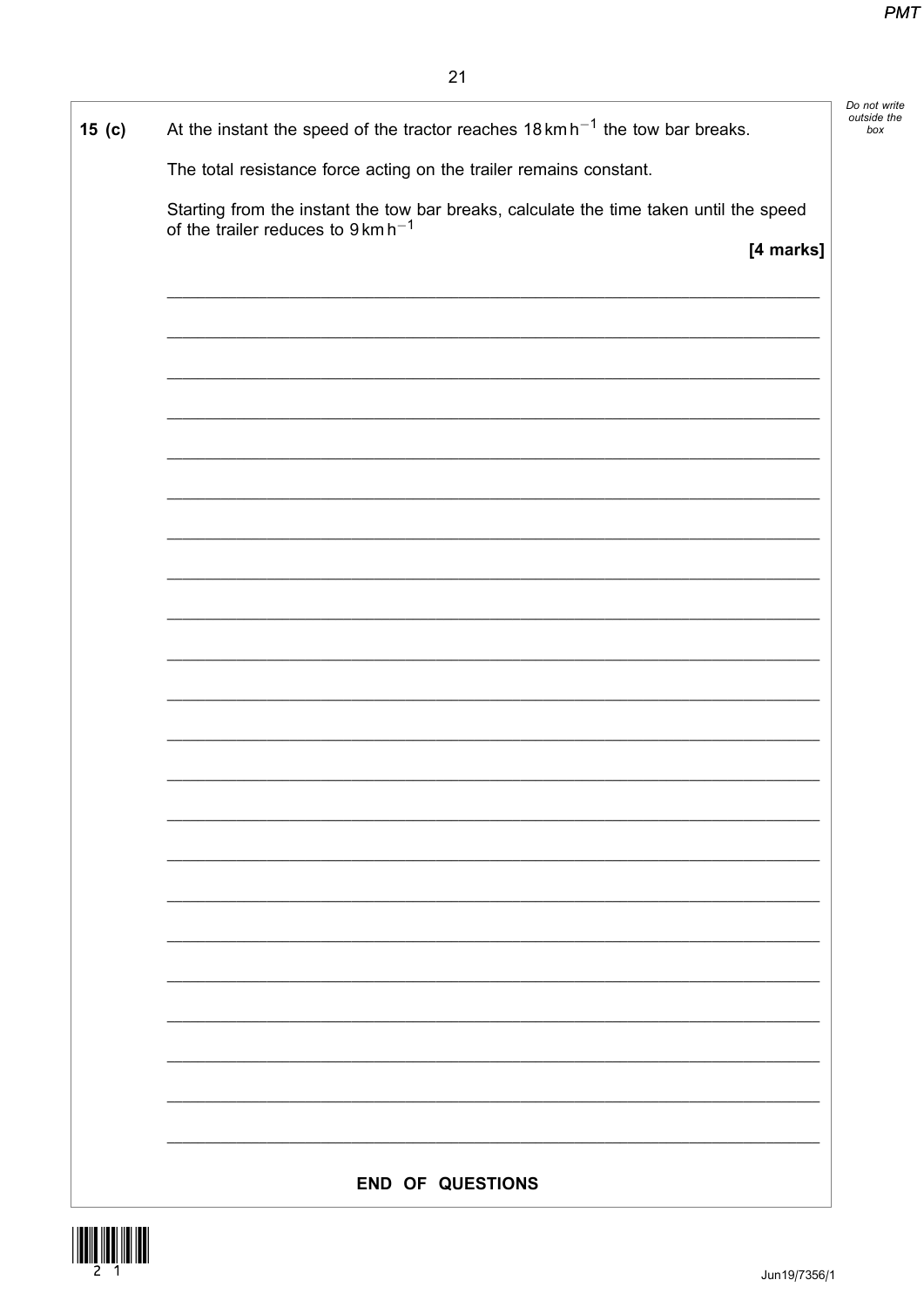



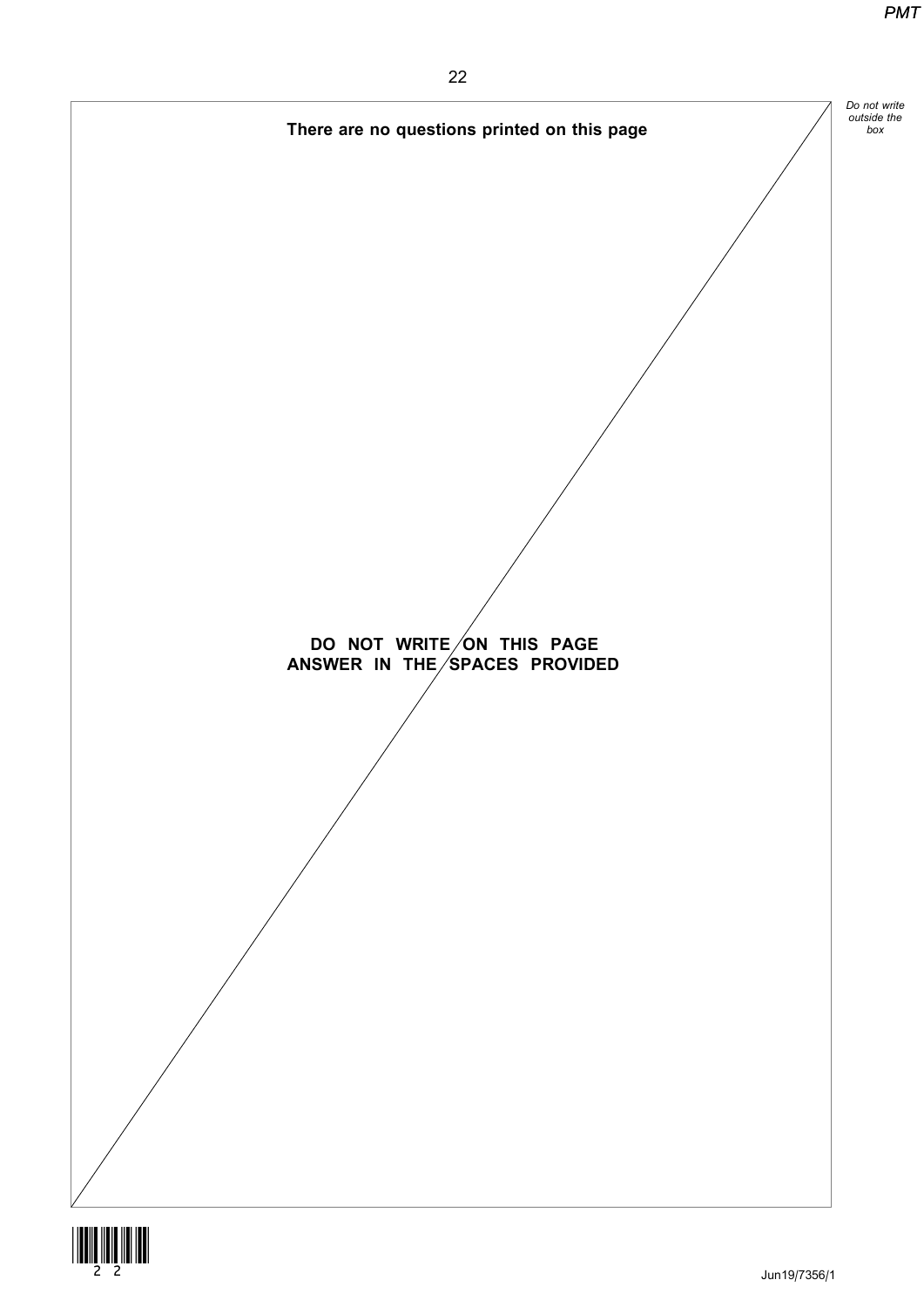